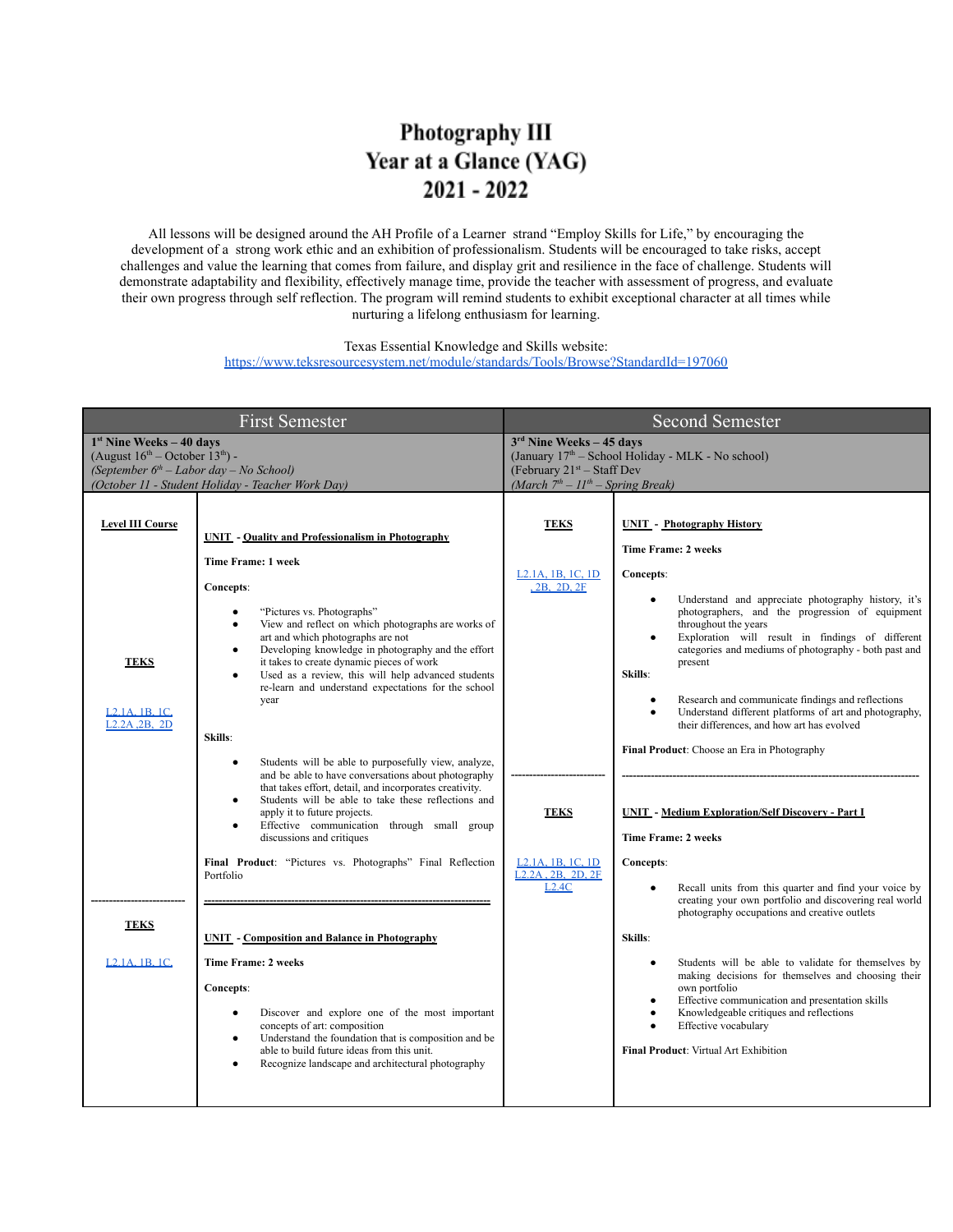|                                                                          | Skills:                                                                                                                                                                                                                                                                                                                                                                                                                                                                                                                                                                                                                                                        | <b>TEKS</b>                                                                                                                                                        | <b>UNIT</b> - Medium Exploration/Self Discovery - Part II                                                                                                                                                                                                                                                                                                                                                                                                                                                                                                                                                                    |
|--------------------------------------------------------------------------|----------------------------------------------------------------------------------------------------------------------------------------------------------------------------------------------------------------------------------------------------------------------------------------------------------------------------------------------------------------------------------------------------------------------------------------------------------------------------------------------------------------------------------------------------------------------------------------------------------------------------------------------------------------|--------------------------------------------------------------------------------------------------------------------------------------------------------------------|------------------------------------------------------------------------------------------------------------------------------------------------------------------------------------------------------------------------------------------------------------------------------------------------------------------------------------------------------------------------------------------------------------------------------------------------------------------------------------------------------------------------------------------------------------------------------------------------------------------------------|
|                                                                          | Recognize different types of composition that are<br>$\bullet$<br>used in photography: Rule of 3rds, balanced, and<br>symmetrical.<br>Explore niches, such as leading lines and framing to<br>٠<br>enhance composition<br>Must include building and or nature<br>Final Product: Composition Portfolio w/ Architectural<br>Photography                                                                                                                                                                                                                                                                                                                          | L <sub>2</sub> .1A, 1B, 1C, 1D<br>$L2.2A$ , 2B, 2D, 2F<br>L <sub>2</sub> . 4A, 4B, 4C                                                                              | <b>Time Frame: 2 weeks</b><br>Concepts:<br>Recall units from this quarter and find your voice by<br>$\bullet$<br>creating your own portfolio and discovering real world<br>photography occupations and creative outlets<br>Skills:<br>Students will be able to validate for themselves by                                                                                                                                                                                                                                                                                                                                    |
| <b>TEKS</b><br>L <sub>2</sub> , 1A, 1B 1C, 1D<br>L <sub>2</sub> 2A 2C 2D | <b>UNIT</b> - Lighting in Photography<br><b>Time Frame: 2 weeks</b><br>Concepts:<br>Analyze different lighting in photography<br>$\bullet$                                                                                                                                                                                                                                                                                                                                                                                                                                                                                                                     |                                                                                                                                                                    | making decisions for themselves and choosing their<br>own portfolio<br>Effective communication and presentation skills<br>٠<br>Knowledgeable critiques and reflections<br>٠<br>Effective vocabulary                                                                                                                                                                                                                                                                                                                                                                                                                          |
|                                                                          | Understand the importance of lighting<br>$\bullet$<br>Introduce portrait photography<br>$\bullet$                                                                                                                                                                                                                                                                                                                                                                                                                                                                                                                                                              |                                                                                                                                                                    | Final Product: Final Portfolio Using Self Exploration                                                                                                                                                                                                                                                                                                                                                                                                                                                                                                                                                                        |
| <b>TEKS</b><br>L <sub>2</sub> .1A, 1B 1C, 1D<br>, 2C, 2D, 2E, 2F         | Skills:<br>Recognize where light is coming from and how it<br>٠<br>affects the photograph<br>Understand the human face and its depths<br>$\bullet$<br>Excellent communication - students will need to be<br>$\bullet$<br>the "director" and work with other people while<br>shooting<br>Final Product: Lighting Portfolio w/ Portraits<br><b>UNIT</b> - Angles and Perspective<br><b>Time Frame: 2 weeks</b><br>Concepts:<br>Angles can change the world around you. Take<br>٠<br>advantage of trying different and extreme angles.<br>Use angles to change perspective and give the viewer<br>$\bullet$<br>a new way to look at things around them<br>Skills: | <b>TEKS</b><br>L <sub>2</sub> .1A, 1B, 1C, 1D<br>L <sub>2</sub> , 2 <sub>A</sub> , 2 <sub>B</sub> , 2 <sub>D</sub> , 2 <sub>F</sub><br>L <sub>2</sub> , 4A, 4B, 4C | <b>UNIT</b> - Marketing within Photography<br>Time Frame: 3 weeks<br>Concepts:<br>Understand marketing and self-promotion within<br>photography<br>Learn how photography can lead to several outlets and<br>٠<br>occupations in the real world<br>The importance of public presentation and<br>communication<br>Skills:<br>Students will be able to validate for themselves by<br>making decisions for themselves and choosing their<br>own portfolio<br>Effective communication and presentation skills<br>Knowledgeable critiques and reflections<br>Effective vocabulary<br>$\bullet$<br>Final Product: "Incubator Pitch" |
|                                                                          | Creativity and an open mind<br>٠<br>Explore surroundings<br>Final Product: Angles and Perspective Portfolio Using Everyday<br>Objects from Home                                                                                                                                                                                                                                                                                                                                                                                                                                                                                                                |                                                                                                                                                                    |                                                                                                                                                                                                                                                                                                                                                                                                                                                                                                                                                                                                                              |
| <b>TEKS</b>                                                              | <b>UNIT</b> - End of Unit Exhibition                                                                                                                                                                                                                                                                                                                                                                                                                                                                                                                                                                                                                           |                                                                                                                                                                    |                                                                                                                                                                                                                                                                                                                                                                                                                                                                                                                                                                                                                              |
| L2.1B, 1C<br>L2.4A                                                       | Time Frame: 1 weeks<br>Concepts:<br>Present an overall unit portfolio<br>Peers will critique, hold conversations, and reflect on<br>$\bullet$<br>their own and others' works<br>Skills:<br>Effective communication in both small and large<br>٠<br>group settings<br>Vocabulary<br>Effective and knowledgeable critiques and reflections<br>$\bullet$<br>Final Product: End of Unit Art Exhibition Show                                                                                                                                                                                                                                                        |                                                                                                                                                                    |                                                                                                                                                                                                                                                                                                                                                                                                                                                                                                                                                                                                                              |